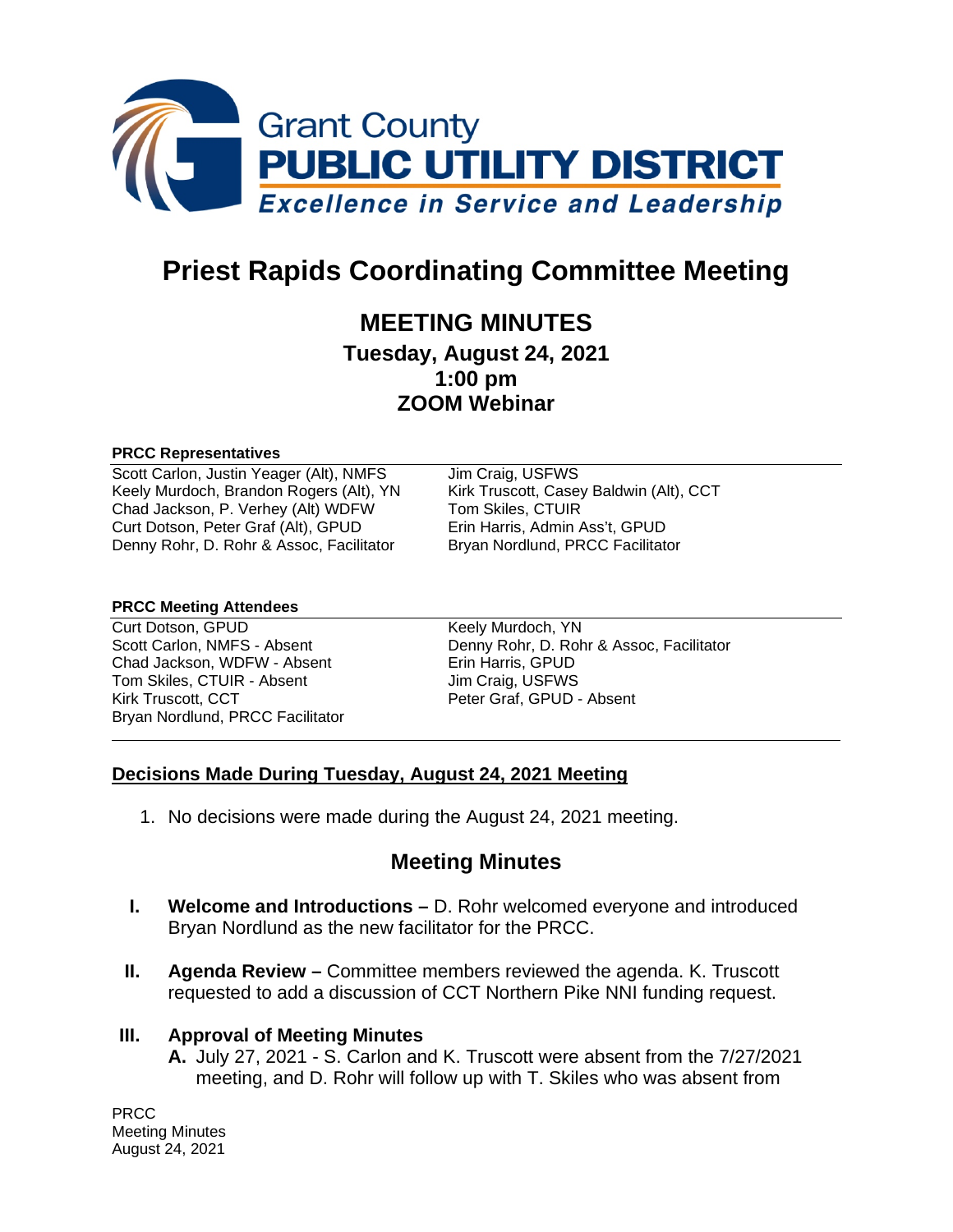today's meeting. Approved subject to Rohr contacting T. Skiles. **COMMENT: Rohr contacted Skiles immediately after the meeting and received his approval. Accordingly, the July 27, 2021, draft meeting minutes are approved as final.** 

## **IV. Review of Actions Items from July 27, 2001, Meeting –**

1. Rohr will contact Carlon and Truscott who were absent from today's meeting and inform them of path forward regarding draft SOA 2021-06. – **COMPLETED** 2. Rohr was tasked with providing a final copy of draft SOA 2021-06 with clarification of the agreement reached through the July  $27<sup>th</sup>$  meeting discussion, plus he will conduct an email vote of the final draft. – **COMPLETED**

- **V. Affirmation of Email Vote to Approve "SOA 2021-06, Review and Evaluation of PRCC Facilitation" –** Rohr reported an email vote was conducted and final approval was received on August 2, 2021, for approval of SOA 2021-06.
- **VI. 2021 Spill Report –** C. Dotson shared the juvenile fish spill ended at Wanapum Dam 8/20 and Priest Rapids Dam 8/21. Adult fallback spill started immediately following the end of juvenile spill and will continue through November  $15<sup>th</sup>$ . 2021.
- **VII. (Agenda addition from Kirk Truscott) Northern Pike Suppression / Monitoring in Lake Roosevelt and Rufus Woods** – K. Truscott shared that CCT will be submitting an NNI funding proposal to continue the Northern Pike Removal Program in Lake Roosevelt. K. Truscott requested to add an agenda item for the September meeting where Holly McLellan (CCT) will provide a presentation for this request. The NNI Funding Request Specification Sheet will be distributed to PRCC members for review prior to the September meeting.
- **VIII. Potpourri –** Nothing new was reported.

## **UPDATES**

- **IX. Avian Predation Activities -** C. Dotson reported that RTR asked the BOR for permission to search for PIT tags on Goose Island. He also shared that he hasn't heard anything (i.e., updates/reports) along the lines of BOR tern dissuasion efforts on Goose/Pothole's area for a few months and is not sure how reporting is taking place with the new BOR staff.
- **X. FCRPS BiOp – Corps/BOR Avian Predation Management in Columbia Plateau Region** – Nothing new was reported.

## **XI. Review of Outstanding NNI Funded Projects**

- A. **Lower Wenatchee Instream Flow Enhancement Project Phase II** (C. Jackson, D. Rohr) – Nothing new was reported.
- B. "Non-Native Predator Recruitment Reduction Phase I" (K. Murdoch) Nothing new was reported.

PRCC Meeting Minutes August 24, 2021